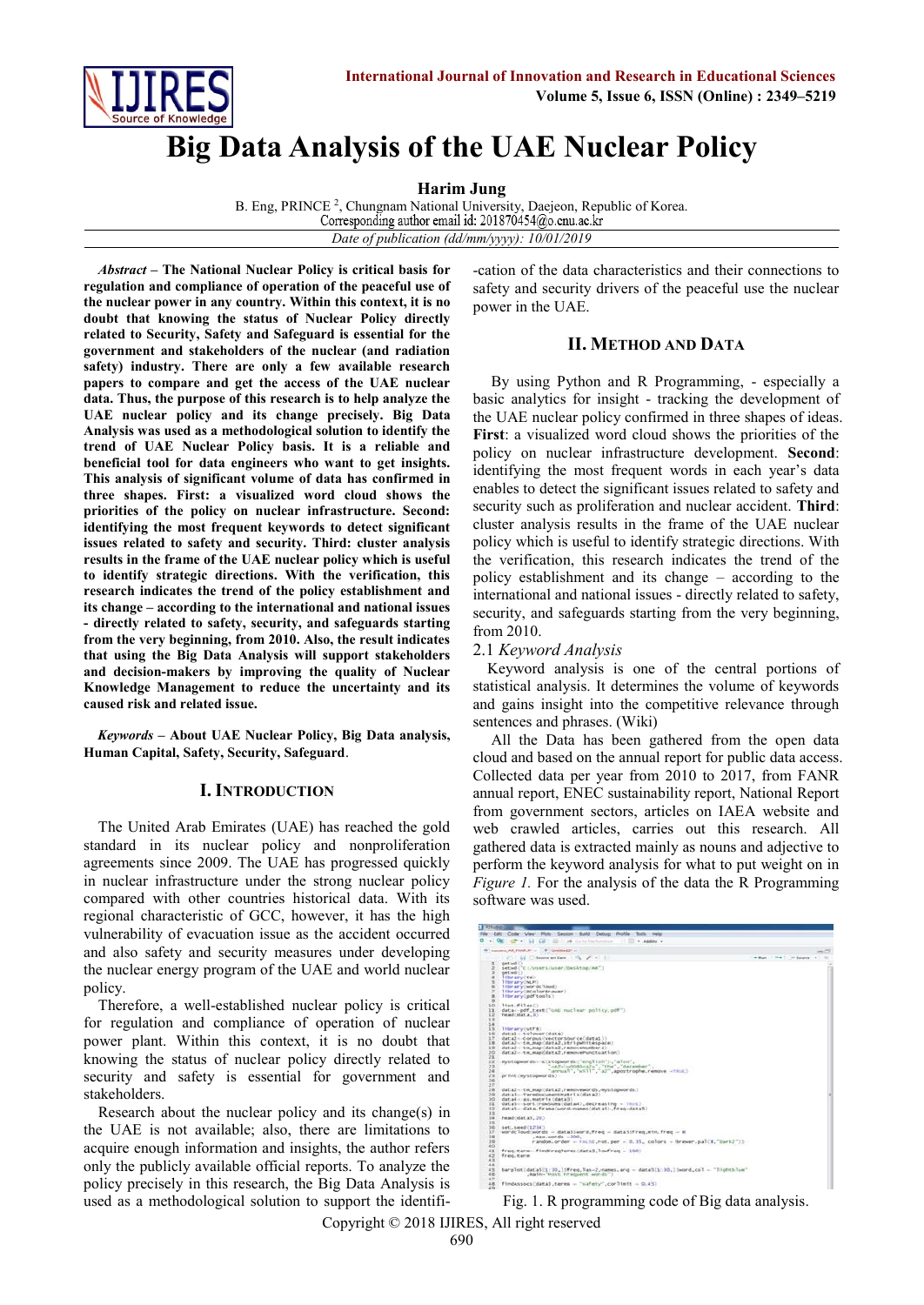

# **III. RESULT**

## 3.1 *Comparison of UAE Nuclear Policy development and Change*

The policy change has confirmed according to the yearly bounded frequent data words. It also reveals the main nuclear issue related to the change status either positive or negative. The targeted data from National Report  $[1-3]$ , FANR Annual reports  $[4-9]$ , ENEC Sustainability reports  $[10~12]$ , IAB Report  $[17~32]$ , and IAEA articles from the web deals with the official statement, consequences of policy, activities performance, serious issues focuses on International security agreements [33~38] and Human Resource Development series  $[13~16]$ . Data from 2014 is included in the year 2015, and 2016 ones also came in 2017's since there were no significant change and lack of source.

Table 1. Rank of frequent keyword by year.

|    | 2010          | 2011          | 2012              | 2013          | 2015          | 2017          | 2018          |
|----|---------------|---------------|-------------------|---------------|---------------|---------------|---------------|
|    | safety        | safety        | safety            | safety        | safety        | innovation    | safety        |
| 2  | laea          | laea          | management        | international | security      | safety        | management    |
| 3  | management    | management    | security          | security      | radiation     | international | security      |
| 4  | international | security      | international     | management    | management    | security      | international |
| S  | radiation     | radiation     | energy            | radiation     | international | management    | radiation     |
|    |               |               |                   |               |               |               |               |
| 6  | security      | staff         | radiation         | programme     | fuel          | energy        | iaea          |
|    | energy        | training      | iaea              | energy        | standards     | radiation     | energy        |
| 8  | staff         | director      | programme         | laea          | energy        | audit         | programme     |
| 9  | training      | international | national          | national      | laea          | department    | national      |
| 10 | director      | national      | protection        | regulation    | protection    | committee     | protection    |
| 11 | programme     | review        | power             | protection    | programme     | development   | training      |
| 12 | safeguards    | facilities    | review            | activities    | barakah       | iaea          | staff         |
| 13 | standards     | entities      | activities        | director      | national      | energy        | standards     |
| 14 | government    | standards     | radioactive       | standards     | knowledge     | programme     | director      |
| 15 | power         | ministry      | construction      | power         | training      | national      | safequards    |
| 16 | regulations   | radioactive   | staff             | radioactive   | conducted     | protection    | department    |
| 17 | facilities    | safequards    | <b>facilities</b> | training      | safeguards    | knowledge     | power         |
| 18 | national      | cooperation   | safequards        | emirates      | emergency     | training      | activities    |

Since 2010 from the data set, Nuclear Safety, red colored, has got the priority steadily. Nuclear Industry Infrastructure has started with intensive staff Training and Education, green colored. After Fukushima accident in 2011, Safety, Security, and Management show intimately high ranked and increased approximately 23% than before in 2012. Also, Risk Assessment and Design condition enhanced on nuclear policy, IAEA Programme execution, pink colored, National Protection, yellow colored, activities started to show on the data set.

After 2014, world has met the nuclear security issue and UAE nuclear policy affected shows 'Radiation' and 'safeguard' in high sensitivity along with safety, security, and management. In 2015, all four BNPP (Barakah), orange colored, was under construction and importance of the Nuclear Knowledge Management, green colored, also mentioned in the cycle. To prepare the Fuel, peach colored, delivery in 2016, committed regulation require- -ment combined with the policy statement.

Not only with safety culture in UAE nuclear industry, from 2017, but Development of Innovation culture and Audit Department, blue colored, also seems to get high ranked in policy in HR before construction completion. 3.2 *Analysis of the UAE Nuclear Policy Basis*

The Figure 2 below indicates the frequency and weight of keywords occurred in policy basis as size and location; the more prominent and the central. The policy basis gets the result of priority with 'safety', following by frequent words like management, security, international, radiation, etc. As we can see above, safety and security are way emphasized like one of central IAEA role. Also, training, staff, director, and programme perform pretty high value on policy base.



Fig. 2. Word cloud of the keywords for the UAE Nuclear Policy.

Figure 3 identifies the cluster related to each keyword of analyzed data. The main content of the UAE Nuclear Policy is safety as mentioned above on word cloud. Result enables to make a summary of roles and strategy as following below:

- 1. Radiation protection & security management as the primary role of safety
- 2. Meeting the IAEA standards as a regulatory qualification for energy & protection
- 3. Authority investment on building the high level of a human-capacity under the programme, training of safeguards activities



#### **Cluster Dendrogram**

Fig. 3. Clustering analysis for the UAE Nuclear Policy.

distmatrix<br>hclust (\*, "ward.D")

## 3.3 *Result Verification*

The result of Comparison of UAE Nuclear Policy development and change (3.1) and Analysis of the UAE Nuclear Policy Basis (3.2) indicate that the concept/ priority of 'safety', 'security', and 'safeguard' is on top status (a, b, and c) and also clearly shows that it meets the IAEA Safety Standards requirements, investment in the sustainability of the Human Capital (Capacity Building) for are mostly matched with the policy mentioned in [1] and reflected on Fig 4

Copyright © 2018 IJIRES, All right reserved 691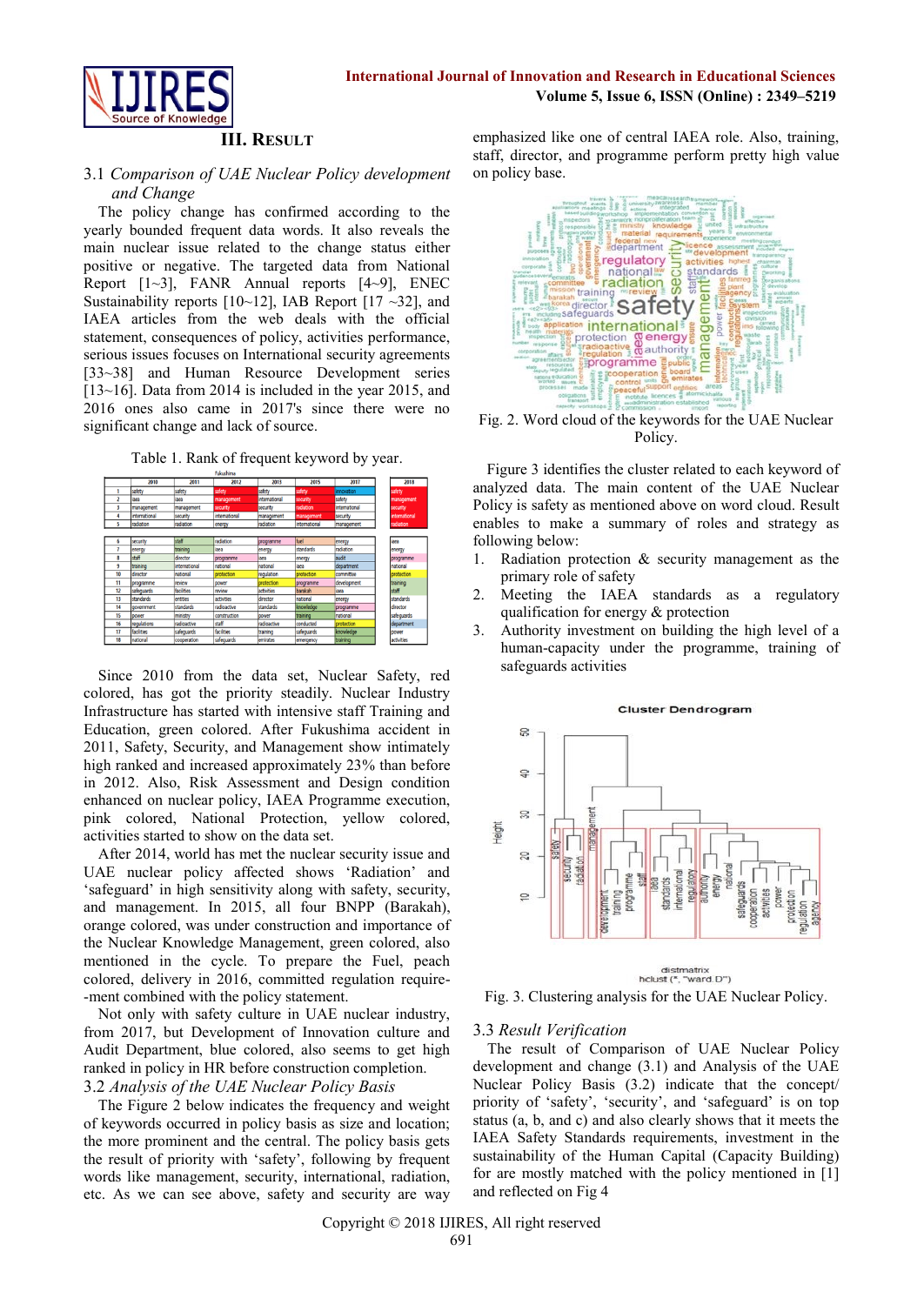

Policy of the United Arab Emirates on the Evaluation and Potential Development of Peaceful Nuclear Energy (National Report) [1]

- a. Operational transparency.
- b. Highest standards of non-proliferation.
- c. Highest standards of safety, security and safeguards.
- d. Working directly with the IAEA and conform to its standards.
- e. Develop domestic nuclear power capability in partnership with interested parties in the country.
- f. Approach any peaceful domestic nuclear power program for long-term sustainability.



Fig. 4. Clustering Analysis of the UAE nuclear energy policy.

# **IV. CONCLUSION AND LIMITATION**

This research remarks the conclusion that big data analysis is a reliable and beneficial tool for users especially big data engineers who want to get insight out of the non-numeric data. This research also enables to look around the status of UAE nuclear policy and change per year related to the major safety and politic security issues nationally and internationally.

The result refers that

First: the implementation of UAE nuclear policy is following the big frame of the initial statement since 2010.

Second: the UAE has dealt with situations gracefully meeting the IAEA Safety Standard requirements; internationally suggested actions after Fukushima accident and international security recommendations on world nuclear, put the safety, security management on top priority as well as national protection.

Third: UAE has steadily developed the Human resource strategy for domestic sustainable capacity building, unique HR business models, and start on innovation culture according to the UAE Government initiatives.

Not only with this result of policy research, but Big Data Analysis would also enable a new approach - lie in government reaction, authority regulation revision, risk assessment of nuclear power plant issues and models. The UAE Government has established the Ministry of Artificial Intelligence based on the enormous possibilities of Big Data in sectors. With the context of the growth, application of Big Data Analytic would play a crucial role for Risk Information Decision Making for productive risk information sharing between departments.

Under the strict goal of safety on priority, following the standard of IAEA, the challenges of successful clean energy supplier are meeting the requirements from decision-makers, and regulatory. Thus, the lack of risk information sharing would easily raise the possibilities of failure and risk of NPP Configuration Management to get the right decision to order.

To reduce the complexity of the entire NPP management process, adequate knowledge education and risk information sharing with others are essential, which is the keycard of communication to reduce the uncertainty. [38] With this view, utilizing the Big Data analysis as an educational and instructional supportive tool, it will improve the quality of Knowledge Management and Configuration Management to find out more clear ideas on problem-solving and reducing the risk of the NPP.

### **ACKNOWLEDGEMENT**

The UAE nuclear- and radiation safety infrastructure development is continuing, so this research also will continue in the following years - after start up of the four nuclear reactors at the Barakah Nuclear Power Plant. The Author appreciate those organizations who make their data available for this research and will be greatly appreciate to receive any additional data from the participants/ contributors of this amazing development to make the research more comprehensive.

#### **REFERENCES**

- [1] UAE National Report, Policy of the United Arab Emirates on the Evaluation and Potential Development of Peaceful Nuclear Energy", Abu Dhabi, UAE.
- [2] UAE National Report, "UAE National Report to the Second CNS Extraordinary Meeting", UAE, August 2012, Abu Dhabi, **IIAE**
- [3] UAE National Report, "UAE National Report to for the 7th Review Meeting of the Convention on Nuclear Safety", March/ April 2017, Abu Dhabi, UAE.
- [4] Federal Authority of Nuclear Regulation, "Annual Report", 2010, Abu Dhabi, UAE.
- [5] Federal Authority of Nuclear Regulation, "Annual Report", 2011, Abu Dhabi, UAE.
- [6] Federal Authority of Nuclear Regulation, "Annual Report", 2012, Abu Dhabi, UAE.
- [7] Federal Authority of Nuclear Regulation, "Annual Report", 2013, Abu Dhabi, UAE.
- [8] Federal Authority of Nuclear Regulation, "Annual Report", 2015, Abu Dhabi, UAE.
- [9] Federal Authority of Nuclear Regulation, "Annual Report", 2016, Abu Dhabi, UAE.
- [10] Emirates Nuclear Energy Corporation, "Powering a Sustainable Future", 2014, Abu Dhabi, UAE.
- [11] Emirates Nuclear Energy Corporation, "Powering a Sustainable Future", 2015, Abu Dhabi, UAE.
- [12] Emirates Nuclear Energy Corporation, "Powering a Sustainable Future", 2016, Abu Dhabi, UAE.
- [13] IAEA Proceeding Series, "Human Resource Development for Introducing and Expanding Nuclear Power Programmes", 2010, Abu Dhabi, UAE.
- [14] IAEA Nuclear Energy Series, NG-T-2.7 "Managing Human Performance to Improve Nuclear Facility Operation", 2013, Vienna, Austria.
- [15] IAEA Nuclear Energy Series, NG-G-2.1 "Managing Human Resources in the Field of Nuclear Energy", 2009, Vienna, Austria.
- [16] IAEA TECDOC 1656, "Evaluation of Human Resource Needs

Copyright © 2018 IJIRES, All right reserved